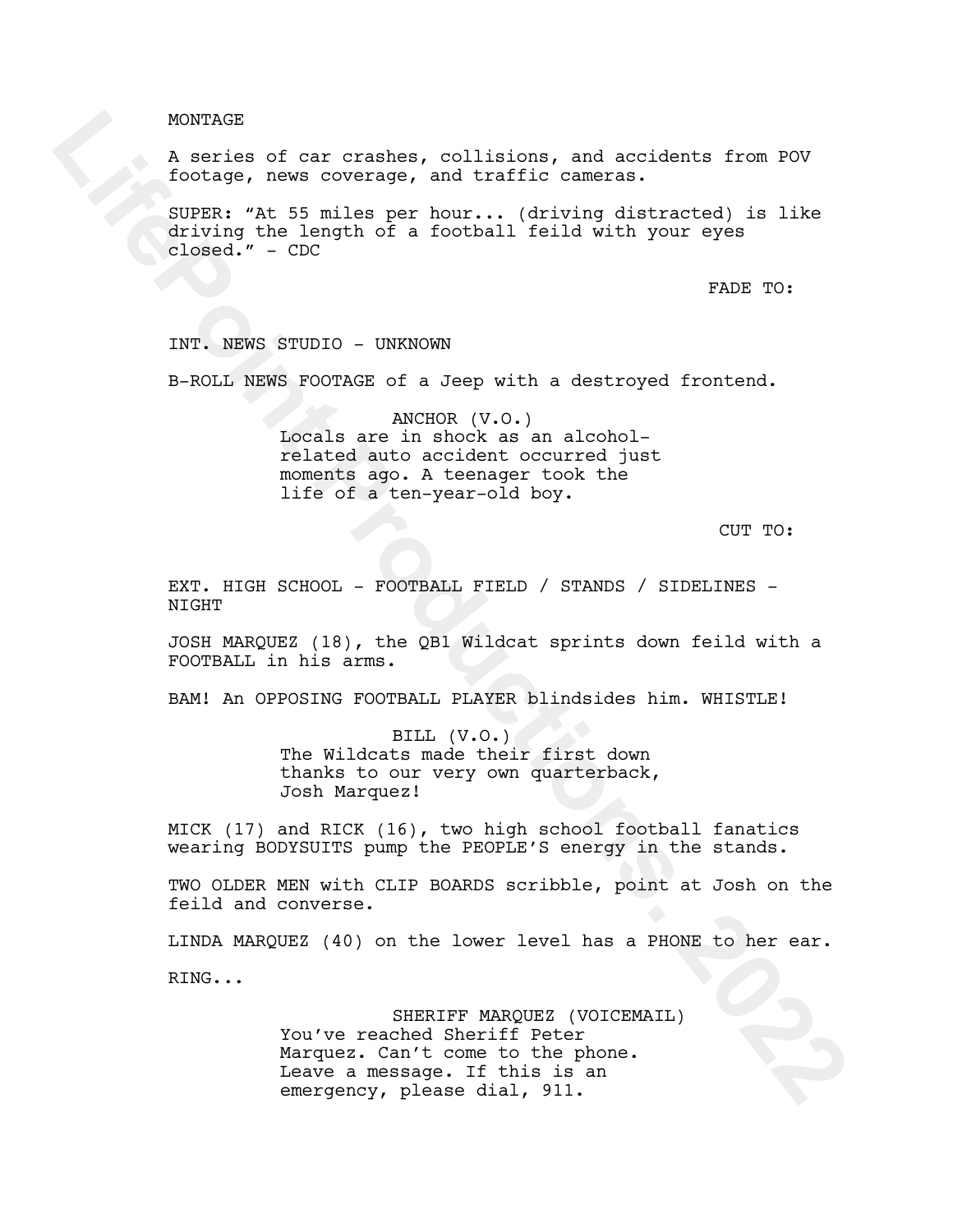BEEP.

### LINDA

(on phone) Hey, honey. You on the way? Our son is getting eyed some scouts. Just thought you should know.

She hangs up.

MAYOR LUCIANO (50s), wearing a SUIT walks across an isle with two HOTDOGS in one hand and shaking HANDS with the other. A MAN reaches out.

> MAN Mayor Luciano! The people of Johnsonville are really looking forward to getting to know you and the family, sir.

MAYOR LUCIANO Thank you. Glad to be here. Enjoy the game, my friend.

Mayor Luciano sits and gives a hotdog to MRS. LUCIANO (50s).

MRS. LUCIANO Not exactly fine dining on a Friday night.

MAYOR LUCIANO This isn't the north, darling. You want to earn their vote? This is how you do it. (looks around) Where's Andy?

She laughs.

WHISTLE!

CANDICE (17), a cheerleader turns to the crowd.

CANDICE We! Can! Do it!

She claps rhythmically; one, two. One, two, three.

WILDCATS break from their huddle around COACH ROGERS (60s) and near the feild.

BRANDON PHILLIPS (16), QB2 runs up to Josh from the bench.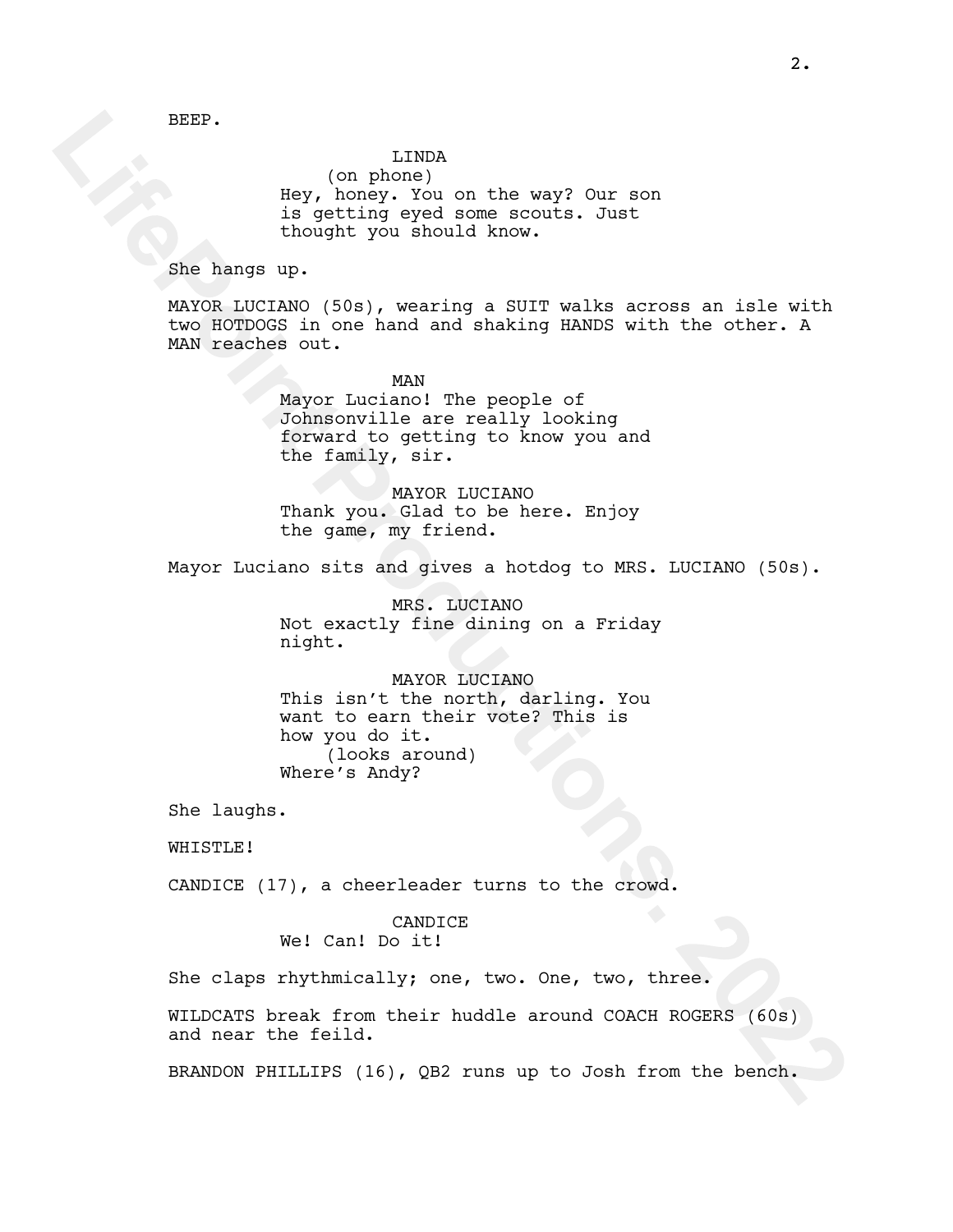## BRANDON

Josh!

Josh turns around.

BRANDON (CONT'D) You okay? That hit was heard around the world, man.

Josh rubs Brandon's helmet and joins the team.

JOSH We'll get them back, Brandon. Watch and learn, QB2.

TOBY SOMMERS (18), a running back, nears the offence line and pats every teammate's helmet.

> CLARK (V.O.) And there's Toby Sommer, our running back charging up the wildcats!

TOBY (to opponent) You haven't a clue! Ya clueless!

BILL (V.O.) Clark the thing to remember is that these kids are dealing with a tremendous amount of pressure both on and off the feild. Tied in the 4th quarter with three minutes to go, scouts in the stands, GPA for college...

Josh sets up for the snap. He looks to his right and gives a nod at DOUG PETERSON (17), a wide receiver. Doug smiles.

> CLARK (V.O.) Especially, Josh. Living in the lime light of his father isn't an easy thing to do.

JOSH Blue barracuda! Blue barracuda! Hut, hut!

The ball snaps. The teams collide. The line breaks and Josh runs back as a TACKLE comes after him.

Doug runs his routine and looks back.

Toby takes out the tackle. Josh throws a beautiful spiral.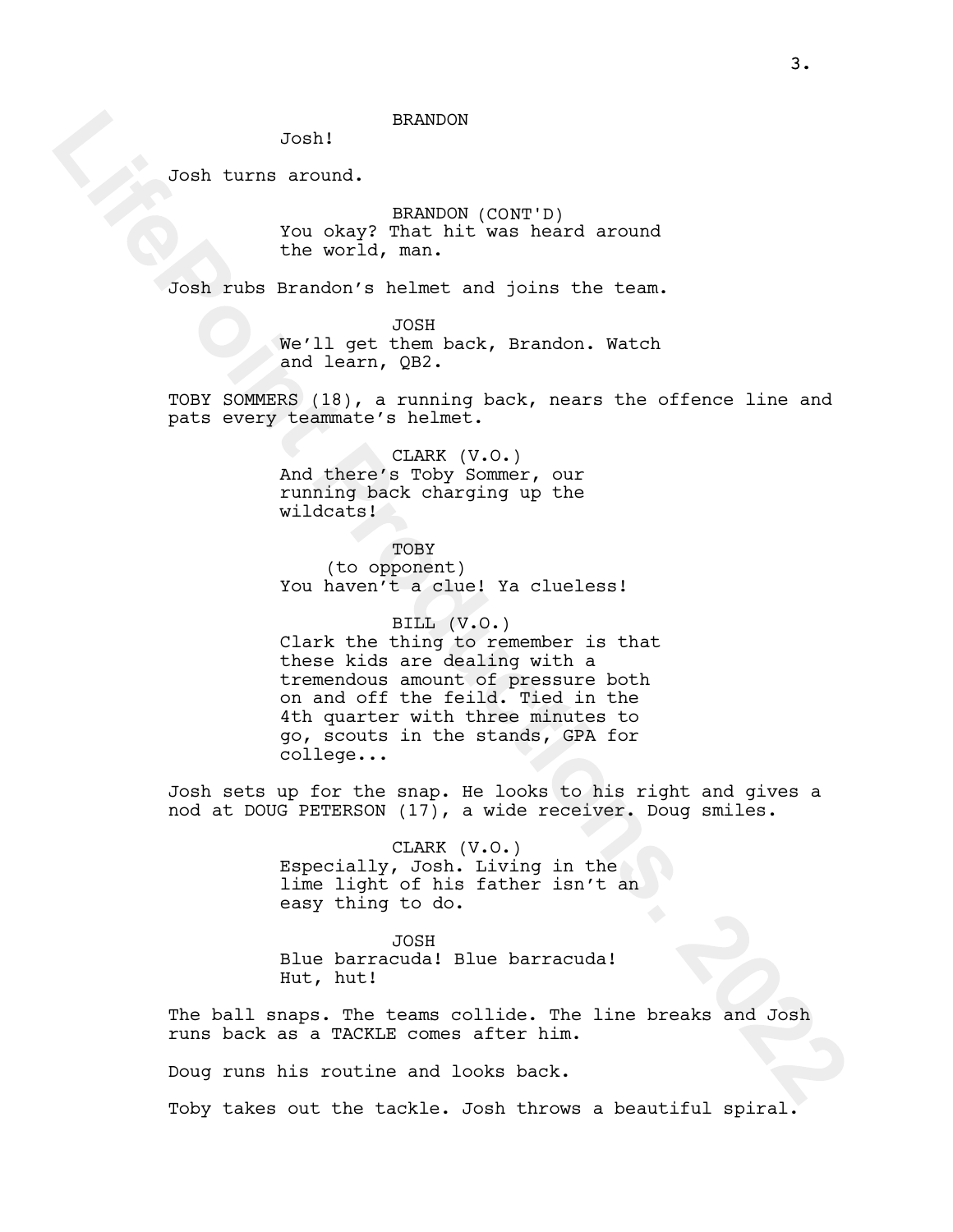The ball soars. Doug reaches out.

JOSH (CONT'D) You got it, Doug!

BILL (V.O.) Doug Peterson, our wide receiver is out in the clear! He's got this like a cat in a bag!

Doug catches the ball. BAM! A CORNERBACK bulldozes Doug. WHISTLE! REFEREE marks the field.

> CLARK (V.O.) Second down, Wildcats! But boy was it hard earned.

BILL (V.O.) You've got that right, Clark. You could feel Doug get rammed all the way up here.

Cornerback gets off of Doug and runs back to his team. Doug just lies there.

The Wildcats rush over.

EXT. COUNTRY ROAD / INT. CAR – NIGHT

A PICKUP TRUCK speeds down a two lane road.

ANDY LUCIANO (17), also known as 'A.J', screams with his head out of the window. MALCOLM (18), an ex-football player drives and drinks a BEER. He chunks it out the window.

> CLARK (V.O.) (over radio) I'm Clark Medavoy along with my buddy Bill Casey, coming to you live on 106.3!

Andy sits and grabs a BEER.

ANDY Malcolm, my man, this place is lit!

MALCOLM This place sucks, man. It's this and football. That's it.

ANDY Back home -